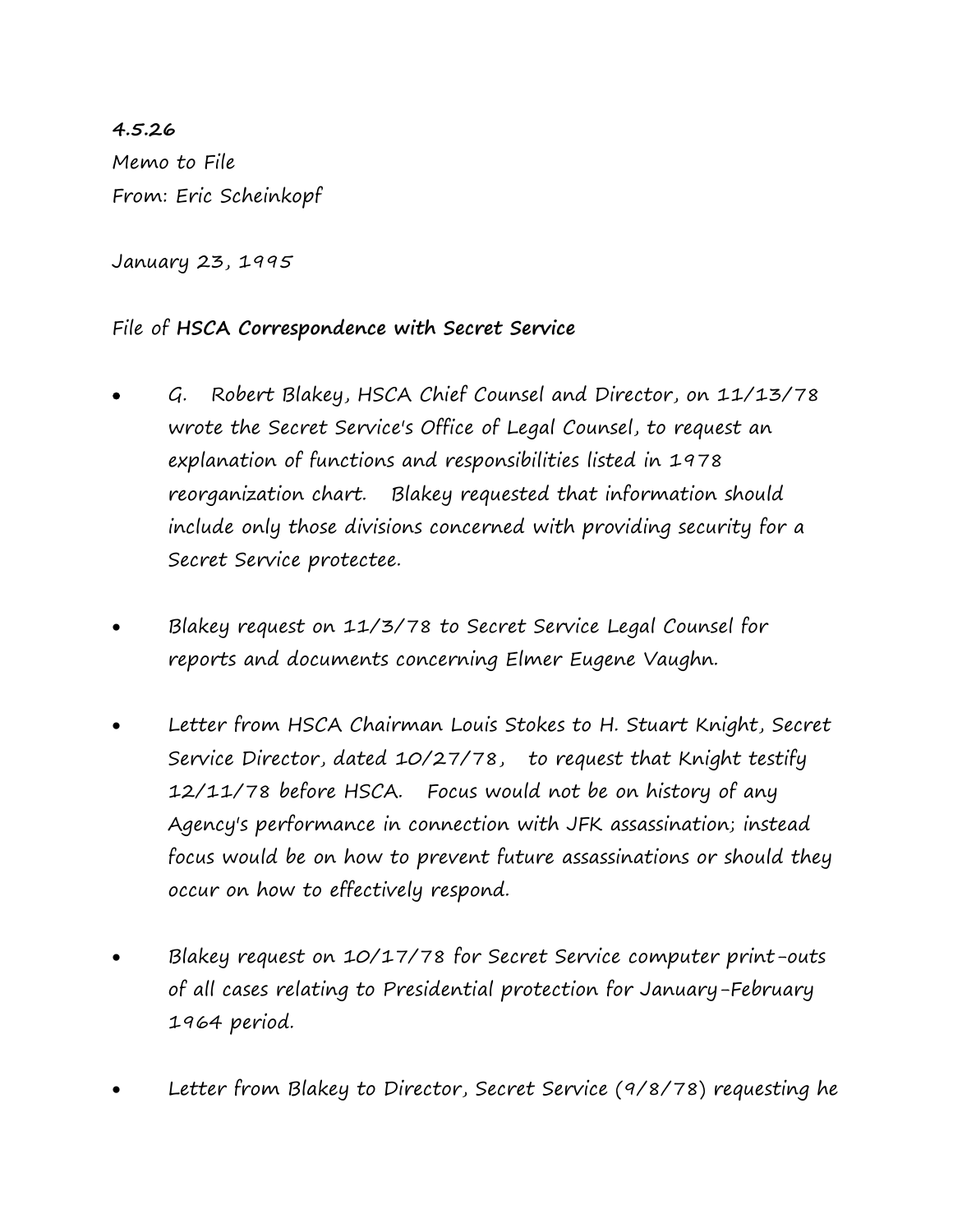testify at HSCA JFK public hearing on 9/19/78. Blakey says his testimony will primarily encompass effect JFK assassination had upon the Service. Cover letter had several topics attached such as excerpts from Warren Commission report on Presidential protection procedures and the inter-agency coordination of information.

- Select Committee request (8/29/78) for photographs of Quentin Pino Machado. Photos are in Secret Service File #CO-2-32,682.
- Select Committee request (8/25/78) for Service File CO-2-32,682 in re "a Cuban plot to assassinate" JFK. Also HSCA requested this be given priority over any still-pending requests or other matters brought by HSCA to the Secret Service's attention.
- Secret Service reply (8/8/78) to HSCA request (7/26/78) for two files from a private investigator, Fred Otash. One file concerned JFK, the other Judith Von Inmoor Campbell Exner. Service said search of files did not reveal any information concerning either Otash or Exner.
- Secret Service letter to HSCA (6/20/78) stating that they would have no objection to the HSCA reviewing Secret Service documents on several individuals located in FBI's files. Letter was in reply to HSCA ltr of (6/13/78) which noted that documents have been withheld from review by Committee personnel pursuant to Third Agency Rule.
- Secret Service reply (6/5/78) to HSCA request (5/24/78) to interview several Secret Service agents. Service provided their last known locations.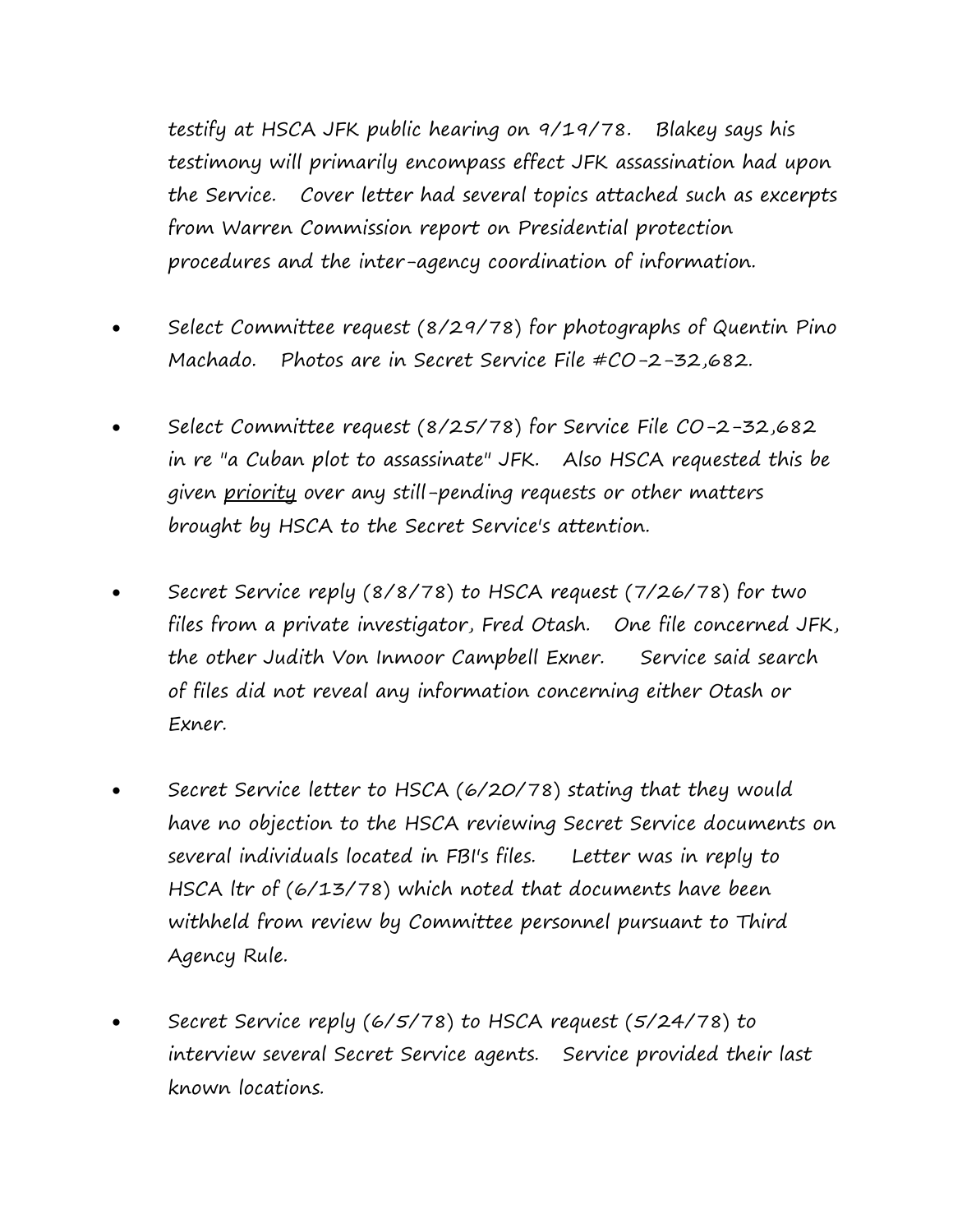- Secret Service reply (5/26/78) to HSCA follow-up request (5/4/78) for information on a John David Hurt. HSCA hoped additional data it provided would help Service locate material on Hurt.
- Secret Service reply (5/17/78) to HSCA request (5/11/78) of copy of any and all photos of Manuel Rodriguez-Orcarberro. Service said it did not presently maintain any file or photos on this person.
- Secret Service reply (5/17/78) to HSCA request (5/4/78) for files and index references on Homer Samuel Valdiera Echevarria and Thomas Nathaniel Mosley. Service said it would make available file on Echevarria but that it did not have any information on Mosley.
- Secret Service reply (5/17/78) to HSCA request (5/4/78) for information on Sergio Arcacha Smith-Headed New Orleans delegation of the Cuban Revolutionary Council in 1961. No information found in files.
- Secret Service reply (5/17/78) to HSCA request (5/4/78-previous request dated 5/1/78) for Secret Service documents located in FBI file on Peter Paul Gregory. Documents have been withheld from review due to third-agency rule. Most reports titled Lee Harvey Oswald. Service reply that they had no objection to review of their files at FBI headquarters.
- Secret Service reply (4/27/78) to HSCA request (4/19/78) for Service information on threat to JFK reported in a Dallas paper on 4/2/61-was an AP article that discussed reported kidnap plot against daughter Caroline by "quartet of pro-Castro, anti Kennedy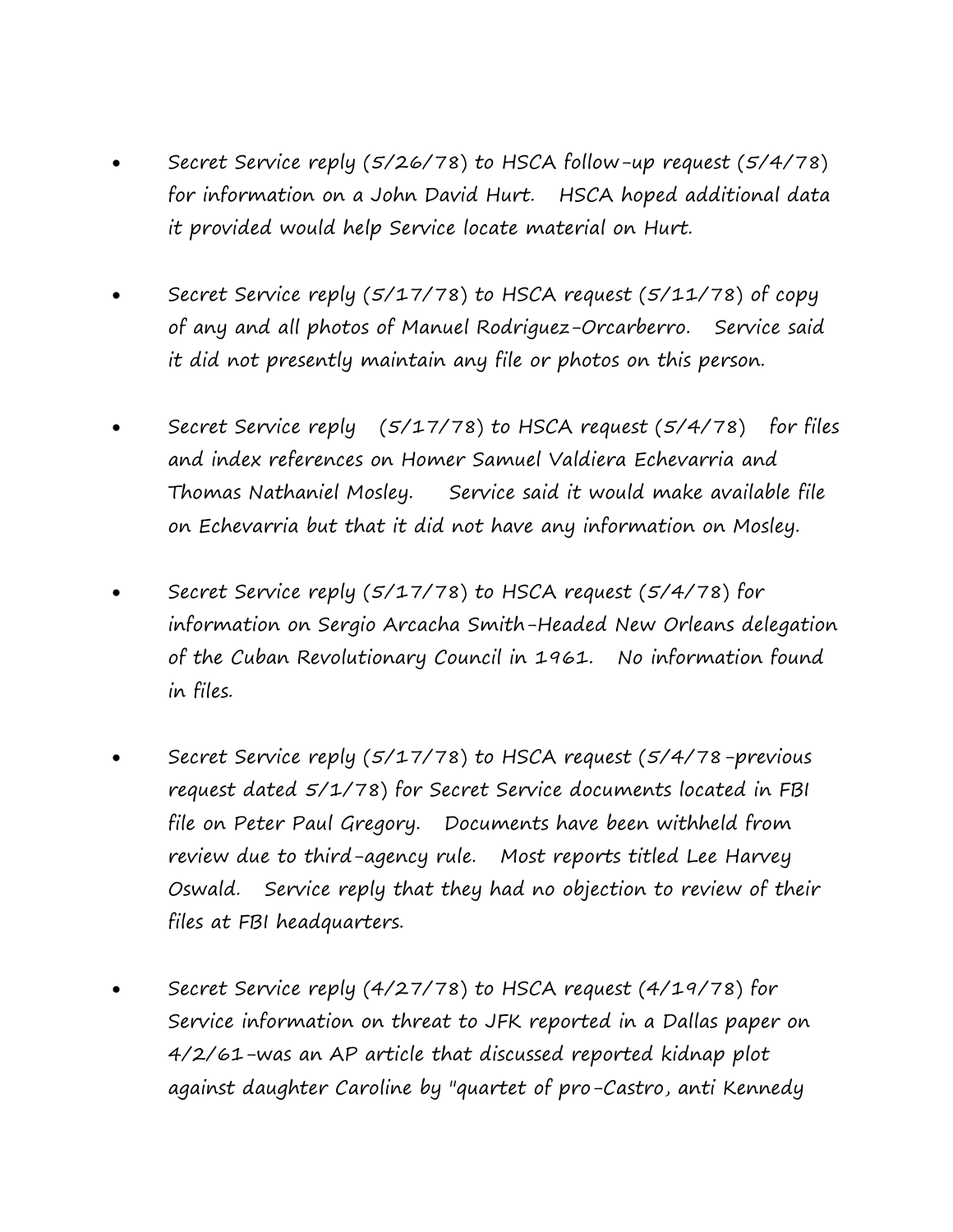Cubans." Article ran before Bay of Pigs invasion of April 17, 1961. Service does have file and will make it available to HSCA.

- HSCA priority request (4/14/78) for file of Pedro Diaz Lanz, born in Havana. Secret Service concerned re 11/18/63 JFK trip to Miami.
- Service letter (4/13/78) in response to HSCA request (4/10/78) for files on several individuals, including Lee Bowers.
- HSCA Secret Service reply (4/11/78) to HSCA request (3/22/78) for Service document in CIA file on a William A. Morgan. It was withheld from review due to third agency rule. Service did enclose it to HSCA on 4/11 but only thing enclosed here is correspondence on the file. Service did provide document with no deletions to the HSCA.
- Secret Service response (4/7/78) to HSCA request (3/28/78) for information on files and index references for several individuals. Service will provide access to files upon prior notice that HSCA staff intends to review the material.
- HSCA request (4/5/78) for files on several individuals.
- Secret Service letter to HSCA (3/14/78) regarding their letters of (3/2 and 3/1/78) on requests for files and file references concerning individuals and corporations listed in these letters. Letter noted that while the Service does not maintain files on the individuals or corporations HSCA requested in its letter, this does not necessarily mean that there are not references to these individuals or corporations in the John F. Kennedy file maintained by the Service.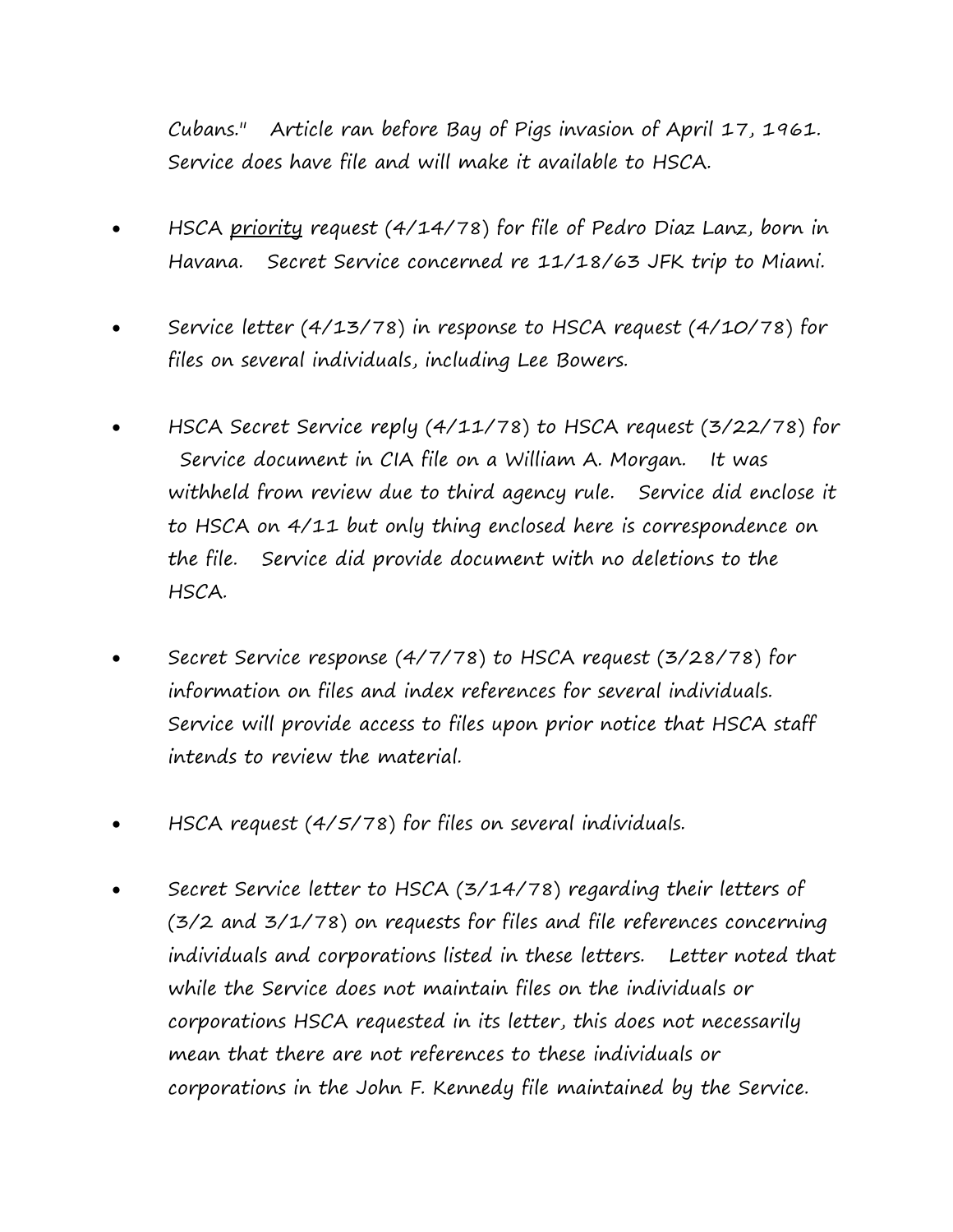- HSCA outside contact report (3/8/78) regarding request for FBI documents in the Secret Service's Joseph A. Milteer file which had been withheld pursuant to the third agency rule.
- HSCA outside contact report (3/6/78) to speak with Secret Service official.
- HSCA request (3/2/78) for files from Service on myriad of organizations, papers and businesses in Dallas-Fort Worth and New Orleans. See (3/14/78) Service reply.
- HSCA request (3/1/78) for information in Secrete Service files on various individuals including Howard Leslie Brennan, E. D. Brewer, and Amos Lee Euins. 109 names were listed in this letter from HSCA to the Secret Service. See Service (3/14/78).
- Secret Service reply (2/16/78) to HSCA request (2/10/78) for documents on certain Secret Service agents attached to the Protective Research Section. Secret Service staff members assigned to Chicago and Miami field offices in November, 1963 and communications between field office agents in cities JFK visited in '63, the White House detail and Service headquarters. Interest only in documents relating to Presidential protection and security from March-November, 1963. Also requested information on a threat to JFK by Joseph Adams Milteer, information relating to "Project Star" and information on Thomas Arthur Vallee. Service provided information in letter; staffers with clearances would be allowed to view classified information.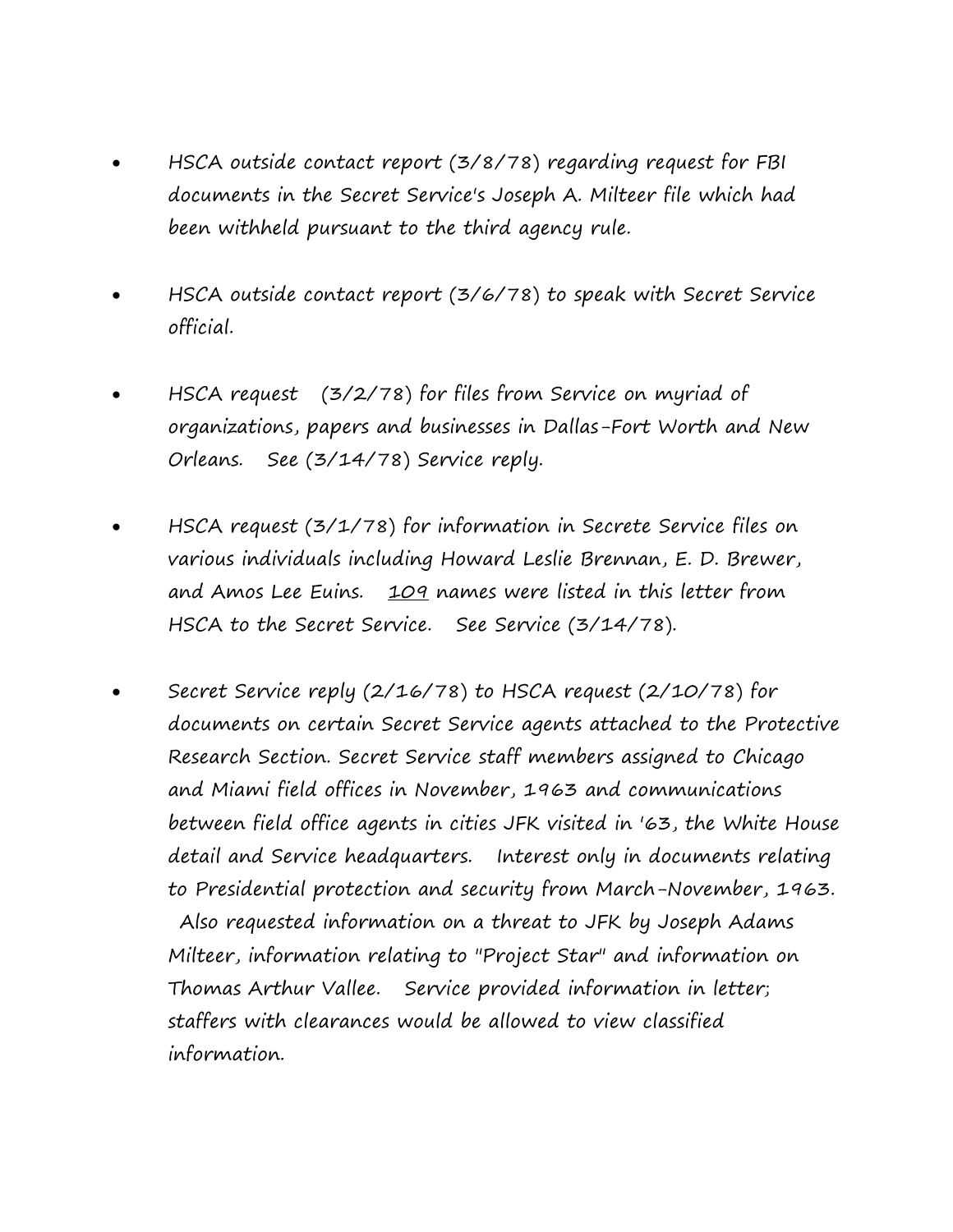- HSCA request (2/7/78) to interview two Secret Service Special Agents, William H. Patterson and Roger Warner, who were in Dallas in 1963.
- HSCA request (1/17/78) to interview agents or former agents currently in Chicago as well as an individual named Harry Hall-informant for a former agent named Guy H. Spaman.
- HSCA letter (12/28/77) confirming agreement that staff attorney be given complete access to Service files on its investigation of JFK assassination. Files also requested on cancellation of 11/2/63 Chicago trip and request for Dillon report. Also request for information on Dallas Police Department tape.
- Secret Service reply (12/14/77) to HSCA request (12/1/77) that the Service make available for interview agents from the White House detail and field offices in Miami, Chicago and Dallas (second and third pages of 12/1 letter have date of November 29 but appear to fit in with first page dated 12/1). These agents were stationed in these locations in 1963. Also requested were the "Geographical Card File," the "Trip Index Files," and the "Album" for Chicago, Miami, Houston, Fort Worth and Dallas. Secret Service autopsy records on President Kennedy also requested and the Evaluation and Review Report by the Secret Service's Inspection Detail of the Dallas area office and the PRS for 1963. The Service provided information on addresses of agents and documents requested on the JFK autopsy. Evaluation and review report not able to be located by the Service.
- Secret Service reply to HSCA request (11/9/77) of original Service tapes of interviews done on 11/24/63 with Marina Oswald. Also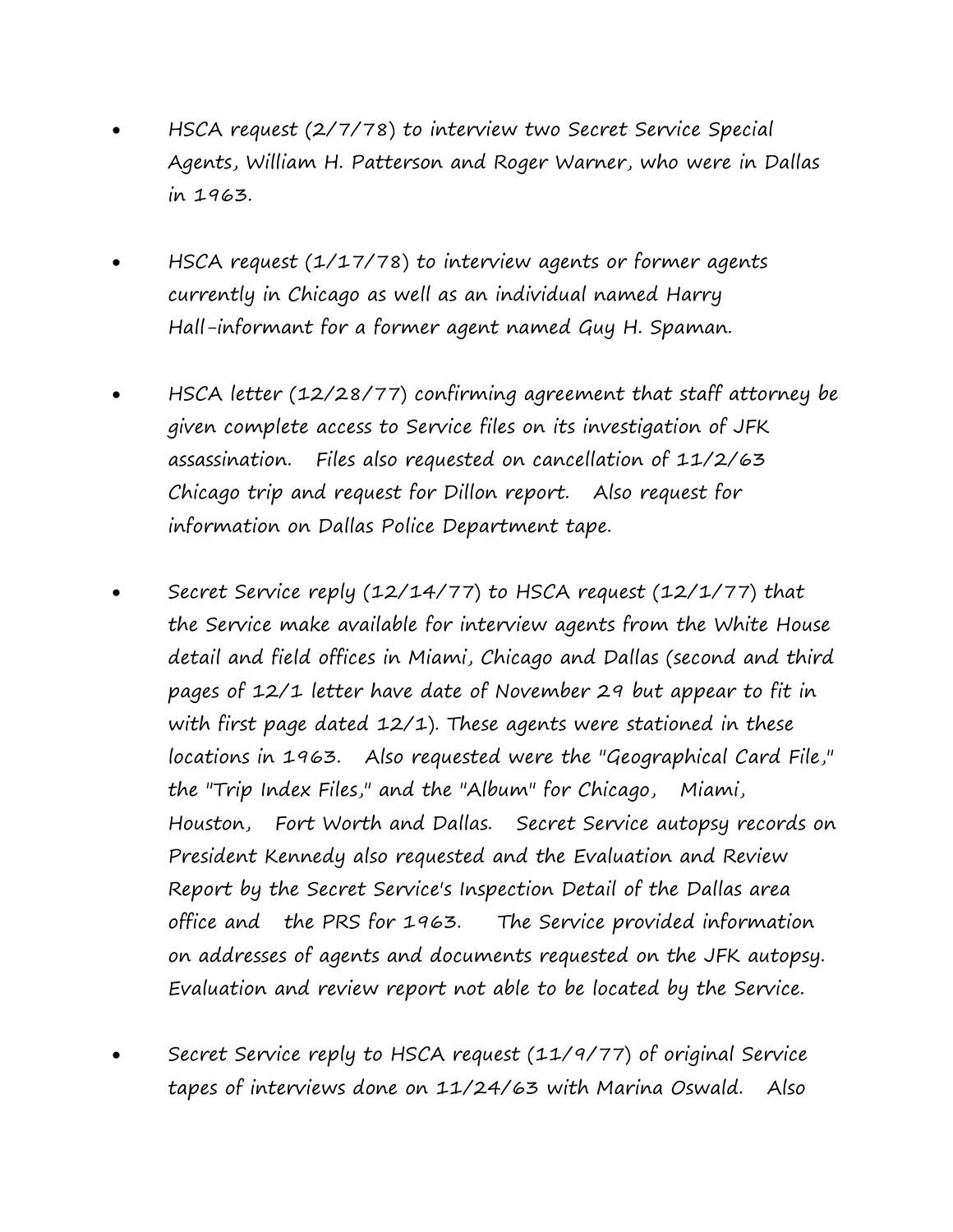training and operating manuals requested concerning motorcade planning and execution along with reports on JFK planned trips in November 1963 to Miami and Chicago. Request was a priority one. Service did provide original tapes and a translation copy. Some of the remaining information requested was unable to be provided.

- HSCA request to (11/1/77) interview Robert Inman Bouck, former head of Secret Service Protective Research Section. In testimony before the Warren Commission he discussed the issue of FBI failure to notify PRS about Oswald.
- HSCA outside contact report (10/27/77) on request for copies of certain documents relating to Jack Ruby and the shooting of Oswald. Service provided what HSCA staffer requested.
- HSCA request on (10/19/77) to Justice Department official to make discreet inquiries among Secret Service agents in the motorcade to determine current attitudes toward the assassination and willingness to assist in HSCA's inquiry.
- HSCA request to Service on (10/14/77) for address of a Service agent, access for staffer and assistant to Kennedy autopsy materials as well as information on Jack Ruby's connections with organized crime, his killing of Oswald and any material pertaining to connections Oswald may have had with organized crime.
- HSCA request on (10/4/77) for information on Air Force 1 communications from 12 Noon-midnight on November 22, 1963. Letter from the Service said they checked and could not find such information-recommended contacting the White House